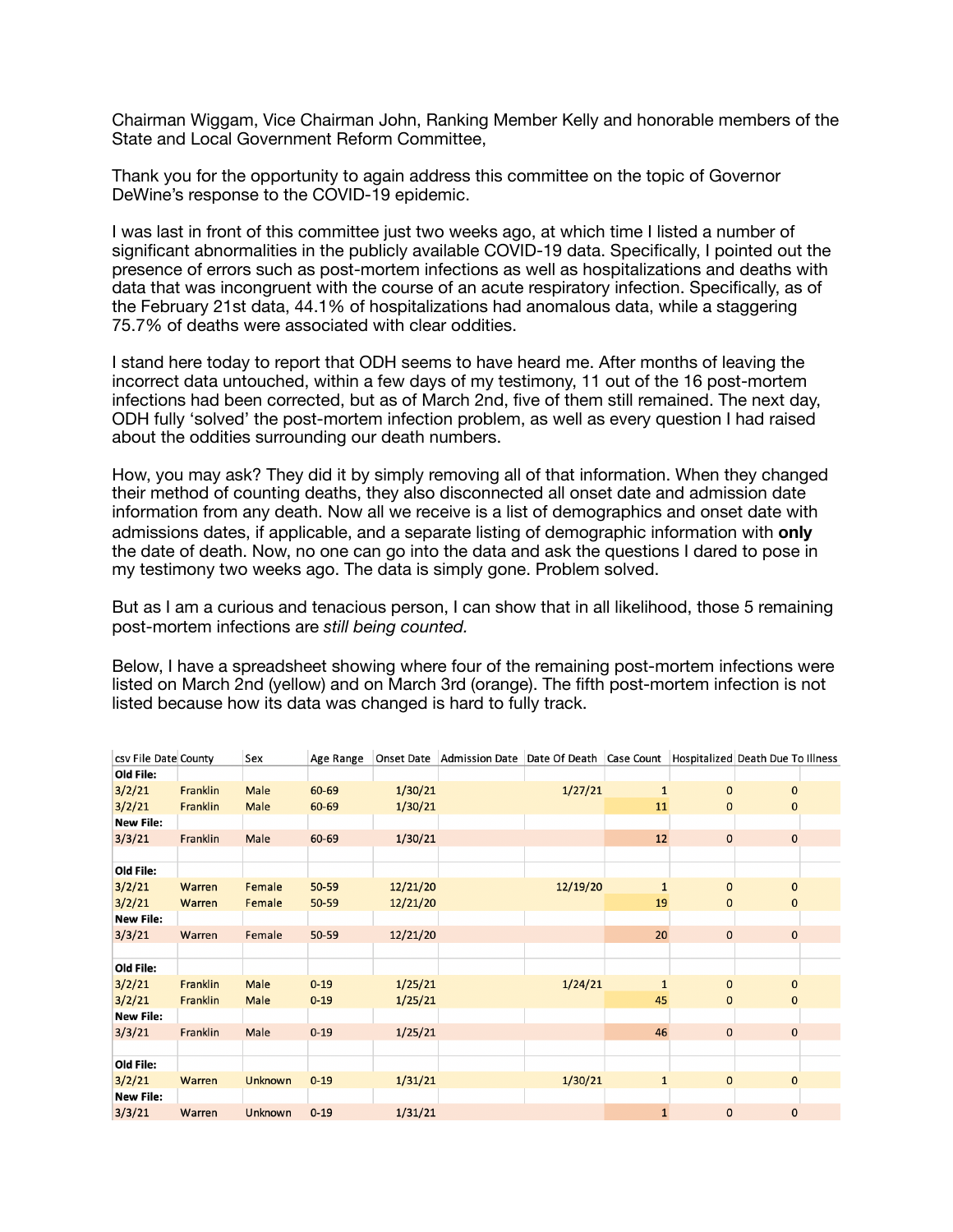I would like to specifically draw your attention to the case of the Warren County child of 'unknown' sex. This child, in the March 2nd csv file, was listed as having died on January 30th, 2021 and had an onset date one day later on January 31st. On March 3rd's csv file, the death data and onset data had been split, but there remained a 0-19 year old individual of unknown sex from Warren County with an onset date of January 31st. Is this the same individual? We have no way of knowing for sure, but it seems highly likely. The same thing happened to the other post-mortem infections from Warren and Franklin Counties. The date of death was stripped away and just one more 'case' was added to that demographic's onset date. No more questionable data discrepancies to see here.

The second issue I would like to bring up today is a direct question to Dr. Thomas, Dr. Vanderhoff and Governor DeWine's other unnamed epidemiologists and other 'medical professionals.' We are told day after day, for a year now, how we are 'following the science' when it comes to mandates and restrictions, and that the only thing protecting us from COVID-19 are all of these destructive restrictions and the 'power of the mask.'

Below, please examine the graph of ICU bed occupancy in Ohio over the course of this pandemic. This graph was made by the Ohio Hospital Association and shows the daily census of Ohio's hospitals from April 10th, 2020 until March 5th, 2021. I have deliberately left off the xaxis which represents time. I invite the experts advising the Governor to please locate when mandates went into effect or were lifted. Where was it that businesses were first allowed to open in the spring? Where were the mask mandates implemented? When was the curfew put into place? When was it removed? Where is Thanksgiving? Christmas? New Year's? All of these events, we are told, had large effects on the activity of the virus in Ohio. If that is true, then it should be simple to identify all of those events on this graph.



Figure taken from the Ohio Hospital Association website: <https://ohiohospitals.org/covid19data>